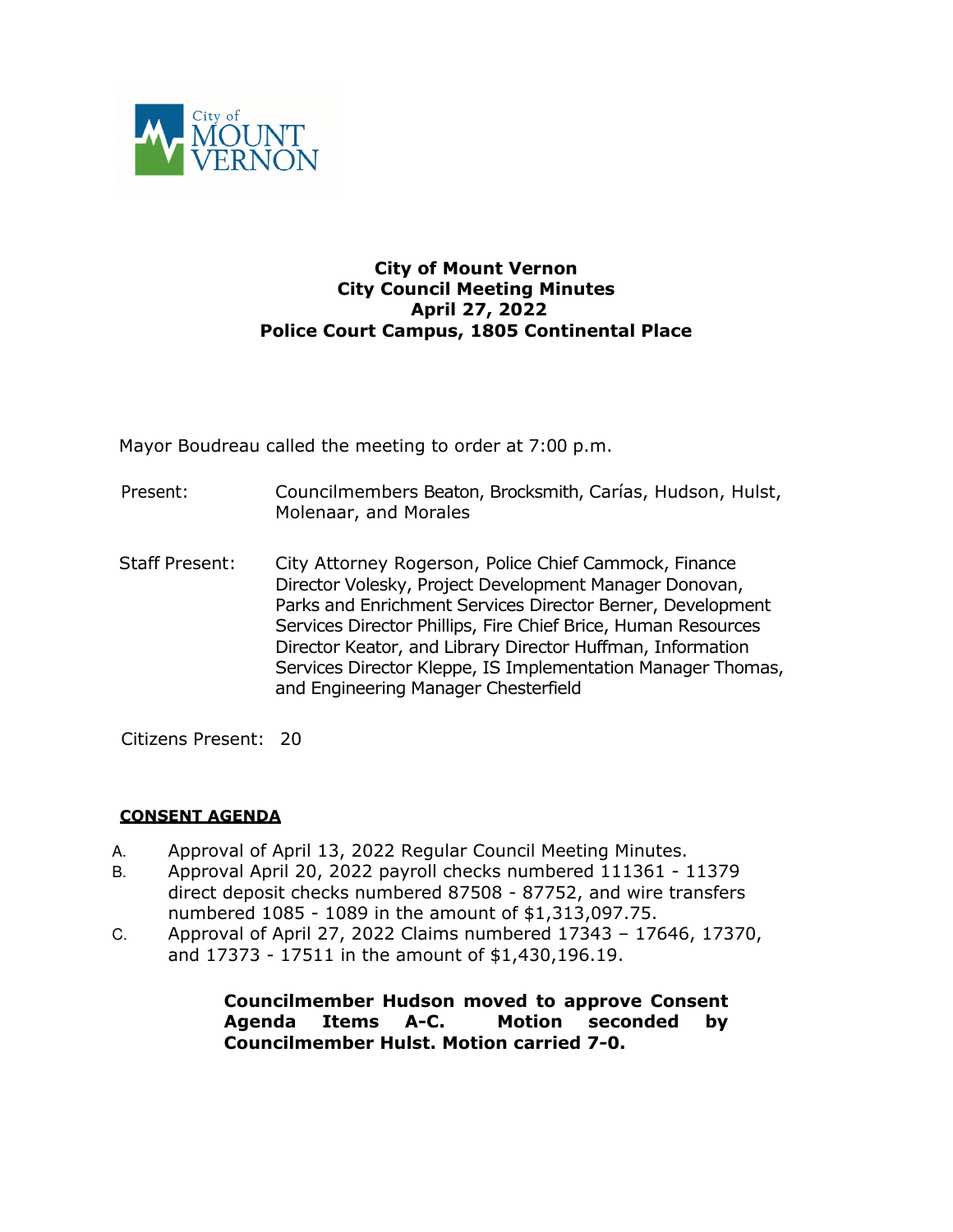#### **REPORTS**

- A. Committees
	- 1. Finance & Parks and Enrichment Services see committee minutes for details.
	- 2. Committee of the Whole see committee minutes for details.
	- 3. Development Services report will take place May 11, 2022.
- B. Public Comments Email
	- none.
- C. Public Comments
	- Miguel Perry, Arlington resident, and Local 70 Carpenters Union member, spoke about the training center in Burlington and support of the Library Commons Project.
	- Michael Petrich, Anacortes resident and Carpenters Local 70 Union member spoke about the training center and support of the Library Commons Project.
	- Did not provide name, Mount Vernon resident and Local 70 Carpenters Union member spoke in support of the Library Commons Project.
	- Neil Davis, Skagit County resident, spoke about Leadership Skagit and the Carpenters Union and support of the Library Commons Project.
	- Lisa Marx, Local 70 Carpenters Union member, spoke about the union training program and support of the Library Commons Project.
	- Robert Villagomez II, Mukilteo resident and Local 70 Carpenters Union member, spoke about the union and support of the Library Commons Project.
	- Did not provide name, Mount Vernon resident and Local 70 Carpenters Union member, spoke in support of the Library Commons Project.
	- Loren Huggins, Skagit County resident and Local 70 Carpenters Union member, spoke about the union and support of the Library Commons Project.
- D. Mayor's Report
	- Mayor Boudreau thanked the union members for their support of the Library Commons Project.
- E. Councilmember Comments
	- Councilmember Morales thanked the union members for their attendance and their comments.
	- Councilmember Carías thanked the union members for supporting the Library Commons Project.
	- Councilmember Hudson expressed appreciation to the public attendees.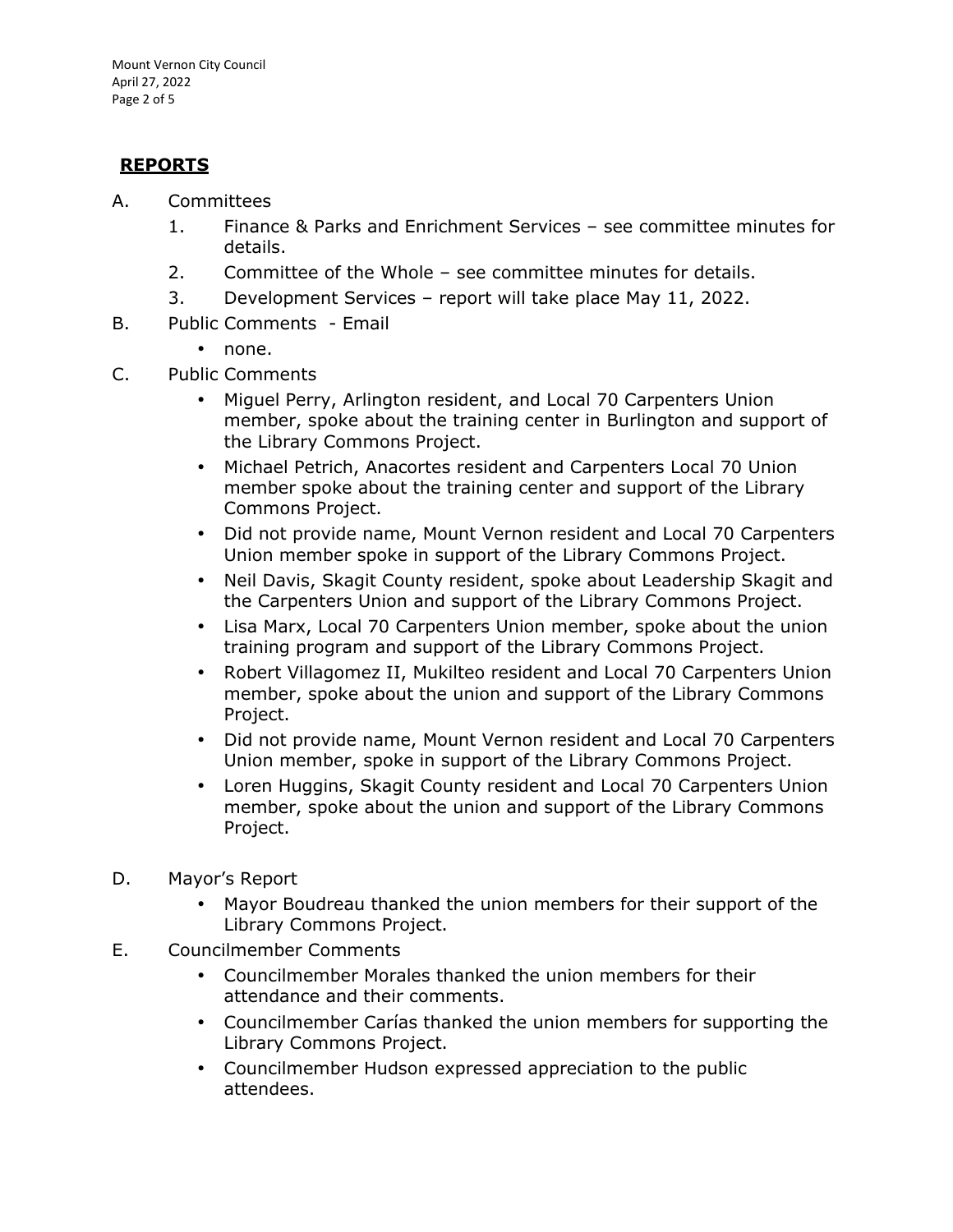- Councilmember Hulst acknowledged the union members and thanked them for their apprenticeship program.
- F. Committee Agenda Requests
	- Councilmember Carías requested an item on the May 25th committee agenda for Dr. Gary Brown and Alfred Currier to share their art and photos in appreciation of farmworkers working in the tulip fields.

# **NEW BUSINESS**

A. Appointment to Planning Commission: Mr. Phillips requested approval of the appointment of Kirk Johnson to the Planning Commission.

## **Councilmember Hulst moved to approve the appointment of Kirk Johnson to the Planning Commission. Motion seconded by Councilmember Beaton. Motion carried 7-0.**

B. Appointment to Planning Commission: Mr. Phillips requested approval of the appointment of Morgan Curry to the Planning Commission.

### **Councilmember Hudson moved to approve the appointment of Morgan Curry to the Planning Commission. Motion seconded by Councilmember Carías. Motion carried 7-0.**

Mayor Boudreau performed the swearing in of Morgan Curry to the Mount Vernon Planning Commission.

C. Skagit Valley YMCA Update: Ms. Berner introduced Skagit Valley YMCA CEO Dean Snider who provided an update of the YMCA operations, facilities, and membership. He requested an amendment to the current agreement with the City include funding for the Oasis Teen Shelter.

Mayor Boudreau will add to an item to an upcoming committee agenda to discuss amending the current agreement with Skagit Valley YMCA.

D. Public Hearing – 2022-23 Community Block Grant (CDBG): Mr. Donovan stated that this is an open record public hearing to obtain the views of citizens and other interested parties on the draft CDBG 2022-23 Action Plan. Mr. Donovan reviewed the process, goals and objectives, requests for funding, and the proposed action plan. There was a lengthy discussion regarding the allotment and distribution of funds allowed for public services.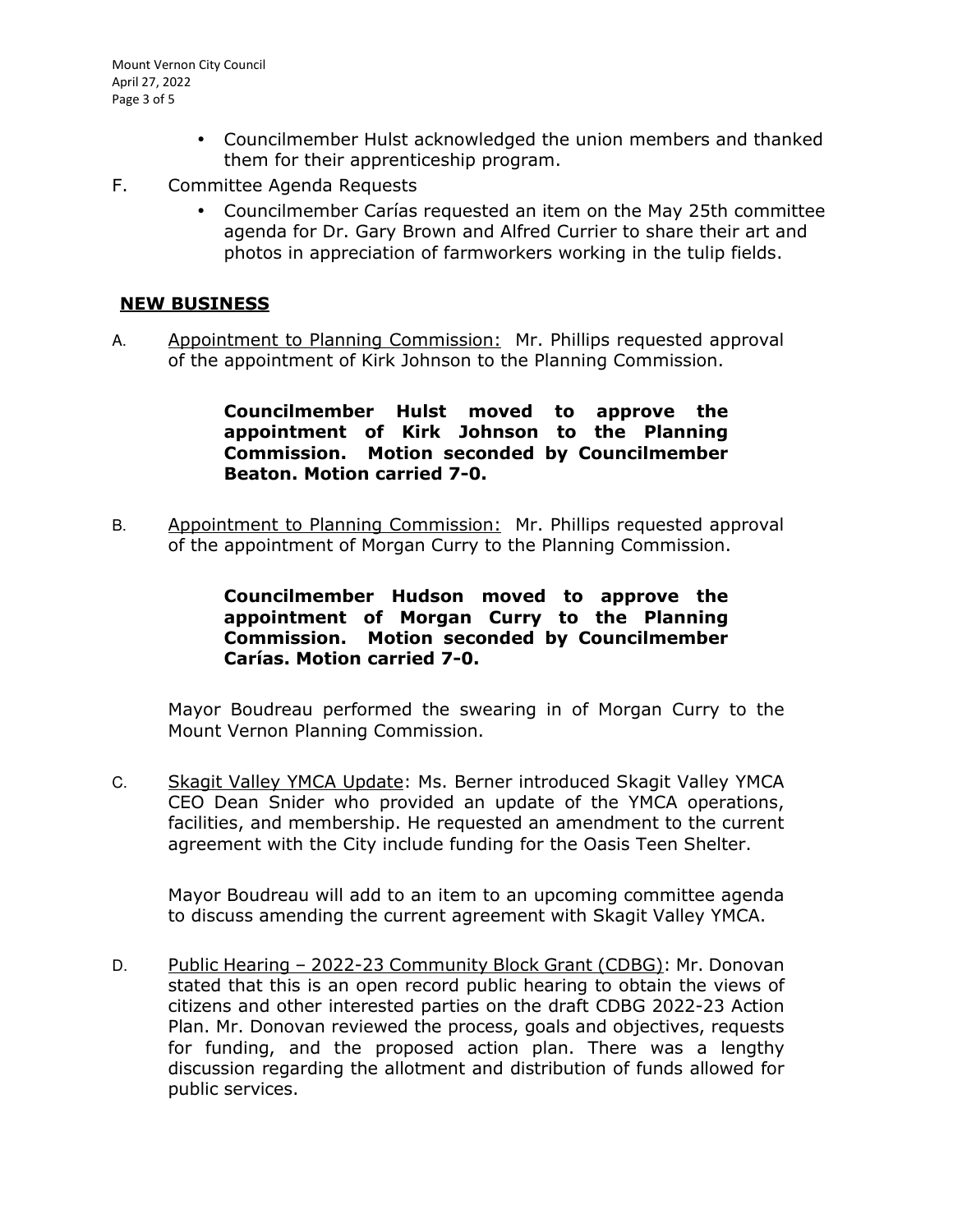Mayor Boudreau opened the Public Hearing. Hearing no comments, Mayor Boudreau closed the public hearing.

Mr. Donovan read into the record comments received from Community Action of Skagit County regarding the proposed change in funding for 2022-2023.

**Councilmember Hulst moved to approve the 2022- 2023 CDBG Annual Action Plan. Motion seconded by Councilmember Molenaar. Motion carried 6-1. Councilmember Brocksmith opposed.** 

E. Approval of Agreement Amendment – Cowling & Company, LLC: Mr. Chesterfield requested approval of an amendment to agreement 4147 with Cowling & Company, LLC dba Widener & Associates to add BNSF Mainline Railroad Floodwall services.

> **Councilmember Molenaar moved authorize the Mayor to enter into an amendment to agreement 4147 with Cowling & Company, LLC dba Widener & Associates in the amount of \$105,400 to add BNSF Mainline Railroad Floodwall services. Motion seconded by Councilmember Morales. Motion carried 7-0.**

F. Approval of Ordinance - Mayor Salary: Ms. Keator requested approval of an ordinance establishing the salary schedule for the Mayor.

> **Councilmember Hudson moved adopt Ordinance 3849 establishing the salary schedule for the Mayor. Motion seconded by Councilmember Brocksmith. Motion carried 7-0.**

The meeting convened into Executive Session at 8:42 p.m. for a period of fifteen minutes to discuss with legal counsel matters relating issues of collective bargaining per RCW 42.30.140(4)(a). No action will be taken following the Executive Session.